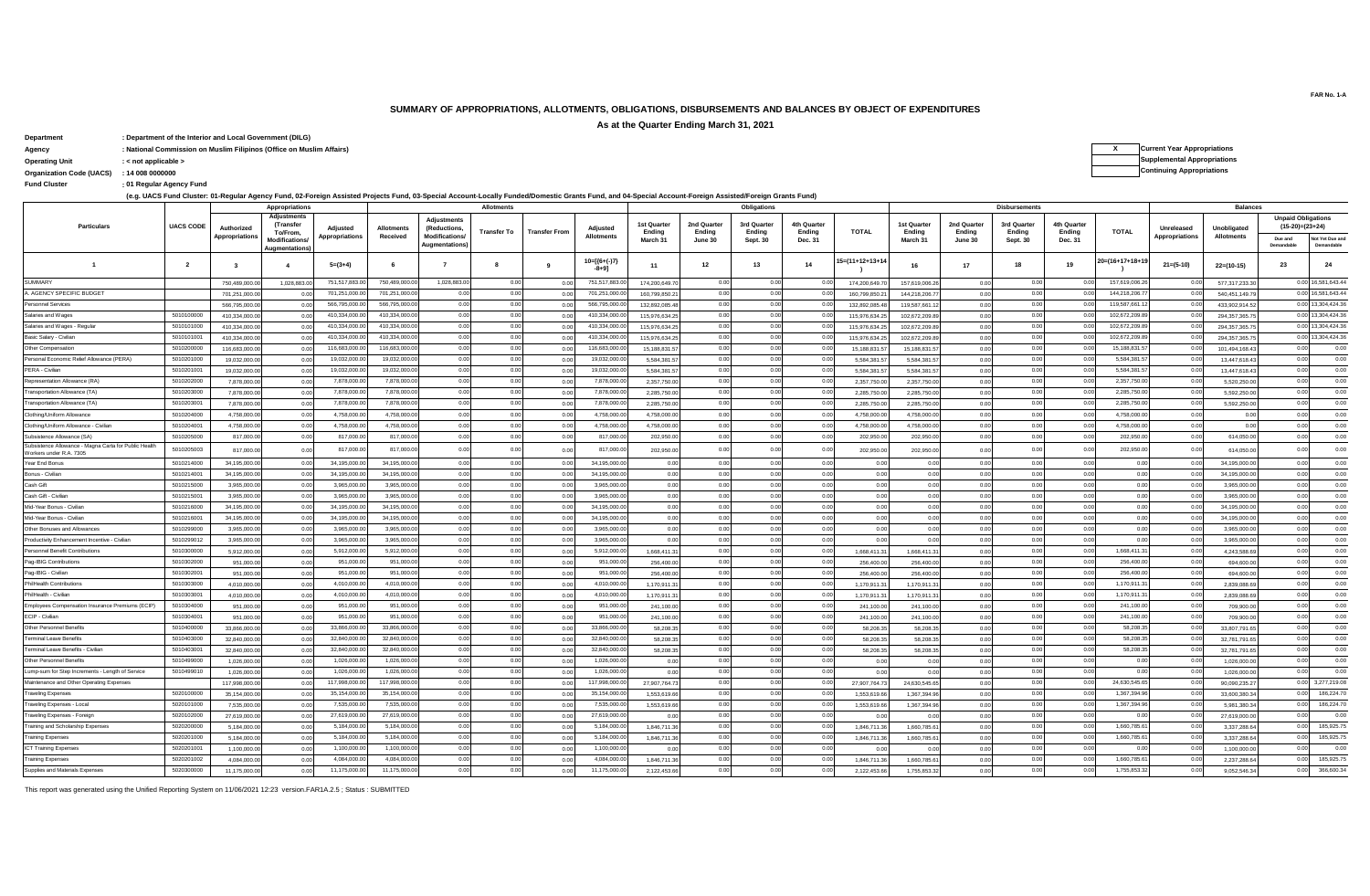### **Department : Department of the Interior and Local Government (DILG)**

**: Fund Cluster 01 Regular Agency Fund**

.<br>(e.g. UACS Fund Cluster: 01-Regular Agency Fund, 02-Foreign Assisted Projects Fund, 03-Special Account-Locally Funded/Domestic Grants Fund, and 04-Special Account-Foreign Assisted/Foreign Grants Fund)

|                                                       |                  |                | Appropriations                              |                |                   |                                       | <b>Allotments</b> |                      |                               |                      |                       | Obligations          |                       |                 |                              |                       | <b>Disbursements</b>  |                       |                   |                | <b>Balances</b>                  |                                                |                               |  |
|-------------------------------------------------------|------------------|----------------|---------------------------------------------|----------------|-------------------|---------------------------------------|-------------------|----------------------|-------------------------------|----------------------|-----------------------|----------------------|-----------------------|-----------------|------------------------------|-----------------------|-----------------------|-----------------------|-------------------|----------------|----------------------------------|------------------------------------------------|-------------------------------|--|
| Particulars                                           | <b>UACS CODE</b> | Authorized     | Adjustments<br><b>(Transfer</b><br>To/From. | Adjusted       | <b>Allotments</b> | Adjustments<br><i>(Reductions</i>     | Transfer To       | <b>Transfer From</b> | Adjusted<br><b>Allotments</b> | 1st Quarte<br>Ending | 2nd Quarter<br>Endina | 3rd Quarte<br>Endina | 4th Quarter<br>Ending | <b>TOTAL</b>    | <b>1st Quarter</b><br>Endina | 2nd Quarter<br>Endina | 3rd Quarter<br>Endina | 4th Quarter<br>Ending | <b>TOTAL</b>      | Unreleased     | Unobligated<br><b>Allotments</b> | <b>Unpaid Obligations</b><br>$(15-20)=(23+24)$ |                               |  |
|                                                       |                  | Appropriations | Modifications<br>ugmentation                | Appropriations | Received          | Modifications<br><b>Augmentations</b> |                   |                      |                               | March 31             | June 30               | Sept. 30             | Dec. 31               |                 | March 31                     | June 30               | Sept. 30              | Dec. 31               |                   | Appropriations |                                  | Due and<br>Demandable                          | Not Yet Due and<br>Demandable |  |
|                                                       | $\overline{2}$   | $\mathbf{3}$   |                                             | $5=(3+4)$      |                   |                                       |                   |                      | $10=[(6+(-)7)$<br>$-8+91$     | 11                   | 12                    | 13                   | 14                    | 15=(11+12+13+14 | 16                           | 17                    | 18                    | 19                    | $20=(16+17+18+1)$ | $21 = (5-10)$  | $22=(10-15)$                     | 23                                             | 24                            |  |
| Office Supplies Expenses                              | 5020301000       | 5,900,000.0    | 0 <sub>0</sub>                              | 5,900,000      | 5.900.000         | 0.0                                   | 0.0               | 0.00                 | 5.900.000.0                   | 612,686.5            | 0.00                  | 0.00                 | 0.00                  | 612,686.56      | 498,954.8                    | 0.00                  | 0.0                   | 0.0                   | 498.954.84        | 0.01           | 5.287.313.4                      | 0.0                                            | 113,731.72                    |  |
| T Office Supplie:                                     | 502030100        | 1,599,000.     | 0 <sub>0</sub>                              | 1.599.000.     | 1.599.000.        | 0 <sup>0</sup>                        | 0.0               | 0.0                  | 1,599,000.0                   | 0.0                  | 0 <sub>0</sub>        | 0.01                 | 0.0                   | 0.0             | 0 <sub>c</sub>               | 0.00                  | 0.0                   | n n                   | 0 <sub>0</sub>    | 0.01           | 1,599,000.                       | 0 <sub>0</sub>                                 | 0.00                          |  |
| Office Supplies Expenses                              | 5020301002       | 4,301,000.0    | 0 <sub>0</sub>                              | 4.301.000      | 4,301,000.0       | 0.0                                   | 0.00              | 0.00                 | 4.301.000.0                   | 612,686.5            | 0.00                  | 0.00                 | 0.00                  | 612,686.56      | 498,954.8                    | 0.00                  | 0.00                  | 0.00                  | 498,954.84        | 0.00           | 3,688,313.4                      | 0.00                                           | 113,731.72                    |  |
| ccountable Forms Expenser                             | 5020302000       | 37,000.0       | 0.0                                         | 37,000.        | 37,000.0          | 0.0                                   | 0.0               | 0.01                 | 37,000.0                      | 1,600.0              | 0.0                   | 0.00                 | 0.00                  | 1.600.0         | 1,600.0                      | 0.00                  | 0.0                   | 0.00                  | 1,600.00          | 0.00           | 35,400.0                         | 0 <sub>0</sub>                                 | 0.00                          |  |
| <b>Irugs and Medicines Expense</b>                    | 502030700        | 1,246,000.     | $\Omega$                                    | 1,246,000      | 1.246.000         | 0 <sup>0</sup>                        | 0.0               | 0.01                 | 1.246,000.0                   | 0.0                  | 0.00                  | 0.01                 | 0.00                  | 0.0             | 0 <sup>0</sup>               | 0.00                  | 0.0                   | 0.00                  | 0.0               | 0.01           | 1.246.000.                       | 0 <sub>0</sub>                                 | 0.00                          |  |
| uel, Oil and Lubricants Expenses                      | 5020309000       | 397,000.0      | 0.0                                         | 397,000.       | 397.000           | 0 <sub>0</sub>                        | 0.00              | 0.01                 | 397,000.0                     | 153,494.7            | 0.00                  | 0.00                 | 0.00                  | 153,494.7       | 122,058.1                    | 0.00                  | 0.0                   | 0.00                  | 122,058.13        | 0.00           | 243,505.                         | 0.00                                           | 31,436.62                     |  |
| Semi-Expendable Machinery and Equipment Expenser      | 5020321000       | 2,937,000.0    | 0 <sub>0</sub>                              | 2,937,000.     | 2,937,000.        | 0.0                                   | 0.0               | 0.01                 | 2,937,000.0                   | 233,157.2            | 0.0                   | 0.00                 | 0.00                  | 233,157.25      | 44,482.1                     | 0.00                  | 0.0                   | 0.00                  | 44,482.1          | 0.00           | 2,703,842.7                      | 0.00                                           | 188,675.10                    |  |
| formation and Communications Technology Equipment     | 5020321003       | 2,937,000.0    | 00                                          | 2,937,000.     | 2,937,000.0       | 0.0                                   | 0.00              | 0.01                 | 2,937,000.0                   | 233.157.2            | 0.00                  | 0.00                 | 0.00                  | 233.157.2       | 44 482                       | 0.00                  | 0.0                   | 0.00                  | 44,482.1          | 0.00           | 2 703 842                        | 0 <sub>0</sub>                                 | 188,675.10                    |  |
| Other Supplies and Materials Expenses                 | 5020399000       | 658,000.0      | 00                                          | 658,000.0      | 658,000           | 0 <sub>0</sub>                        | 0.0               | 0.01                 | 658,000.0                     | 1,121,515.           | 0.00                  | 0.00                 | 0.00                  | 1,121,515.1     | 1,088,758.2                  | 0.00                  | 0.0                   | 0.00                  | 1 088 758 20      | 0.00           | (463, 515.1)                     | 00                                             | 32,756.90                     |  |
| Jtility Expenses                                      | 5020400000       | 6,743,000.     | 0.0                                         | 6,743,000.     | 6.743.000         | 0.0                                   | 0.00              | 0.01                 | 6,743,000.0                   | 1,214,438.0          | 0.0                   | 0.01                 | 0.00                  | 1,214,438.0     | 1,213,844.6                  | 0.00                  | 0.0                   | 0 <sub>0</sub>        | 1,213,844.63      | 0.00           | 5,528,561.9                      | 0 <sub>0</sub>                                 | 593.44                        |  |
| ater Expenses                                         | 5020401000       | 994,000.0      | 0 <sub>0</sub>                              | 994.000        | 994.000           | 0.00                                  | 0.00              | 0.00                 | 994,000.0                     | 83,320.0             | 0.00                  | 0.00                 | 0.00                  | 83,320.         | 82,726.9                     | 0.00                  | 0.00                  | 0.00                  | 82,726.9          | 0.00           | 910,680.0                        | 0.00                                           | 593.04                        |  |
| lectricity Expenses                                   | 5020402000       | 5 749 000 0    | 0 <sub>0</sub>                              | 5,749,000.0    | 5,749,000.0       | 00                                    | 0.0               | 0.01                 | 5,749,000.0                   | 1.131.118.0          | 0.0                   | 0.00                 | 0.00                  | 1 131 118 0     | 1 131 117 6                  | 0.00                  | 0.0                   | 0 <sub>0</sub>        | 1,131,117.6       | 0.00           | 46178819                         | 0.0                                            | 0.40                          |  |
| ommunication Expense                                  | 502050000        | 11,530,000.0   | 00                                          | 11.530.000.    | 11.530.000.       | 0 <sup>0</sup>                        | 0.0               | 0.01                 | 11.530.000.0                  | 1.903.269.2          | 0.0                   | 0.01                 | 0.00                  | 1,903,269.29    | 1.513.080.6                  | 0.00                  | 0.0                   | 0.00                  | 1,513,080.6       | 0.01           | 9.626.730.                       | 00                                             | 390.188.67                    |  |
| ostage and Courier Services                           | 5020501000       | 47,000.0       | 0.0                                         | 47,000.        | 47,000.0          | 0.0                                   | 0.00              | 0.00                 | 47,000.0                      | 0.00                 | 0.00                  | 0.00                 | 0.00                  | 0.0             | 0.0                          | 0.00                  | 0.00                  | 0.00                  | 0.00              | 0.00           | 47,000.0                         | 0 <sub>0</sub>                                 | 0.00                          |  |
| elephone Expenses                                     | 5020502000       | 4,965,000.0    | 0 <sub>0</sub>                              | 4,965,000.     | 4,965,000.        | 0.0                                   | 0.0               | 0.00                 | 4,965,000.0                   | 477,834.7            | 0.0                   | 0.00                 | 0.00                  | 477,834.7       | 322,325.9                    | 0.00                  | 0.0                   | 0.00                  | 322,325.98        | 0.00           | 4,487,165.3                      | 0.0                                            | 155,508.72                    |  |
| didoM                                                 | 5020502001       | 1475 000 0     | 00                                          | 1,475,000.     | 1,475,000.0       | 0 <sub>0</sub>                        | 0.00              | 0.01                 | 1,475,000.0                   | 189,275.4            | 0 <sub>0</sub>        | 0.01                 | 0.00                  | 189 275 4       | 60.762                       | 0.00                  | 0.0                   | 0.00                  | 60,762.46         | 0.00           | 1 285 724 5                      | 0 <sub>0</sub>                                 | 128,513.00                    |  |
| andline                                               | 5020502002       | 3.490.000.0    | 00                                          | 3 490 000 0    | 3.490.000.0       | 0.0                                   | 0.0               | 0.01                 | 3.490.000.0                   | 288,559.2            | 0.00                  | 0.00                 | 0.00                  | 288,559.2       | 261.563.5                    | 0.00                  | 0.0                   | 0.00                  | 261,563.52        | 0.00           | 3.201.440.7                      | 0.0                                            | 26,995.72                     |  |
| ternet Subscription Expenses                          | 5020503000       | 6,482,000      | 0.0                                         | 6,482,000.     | 6.482.000         | 0 <sub>0</sub>                        | 0.00              | 0.0                  | 6.482.000.0                   | 1,425,434.5          | 0 <sub>0</sub>        | 0.00                 | 0.00                  | 1,425,434.5     | 1,190,754.6                  | 0.00                  | 0.0                   | 0 <sub>0</sub>        | 1,190,754.64      | 0.00           | 5,056,565.4                      | 0 <sub>0</sub>                                 | 234,679.95                    |  |
| Cable, Satellite, Telegraph and Radio Expenses        | 5020504000       | 36,000.0       | 0 <sub>0</sub>                              | 36,000         | 36,000            | 0.0                                   | 0.00              | 0.00                 | 36,000.0                      | 0.00                 | 0.00                  | 0.00                 | 0.00                  | 0.0             | 0.00                         | 0.00                  | 0.00                  | 0.00                  | 0.00              | 0.00           | 36,000.0                         | 0.00                                           | 0.00                          |  |
| Confidential, Intelligence and Extraordinary Expenses | 5021000000       | 2.138.000.0    | 00                                          | 2,138,000.0    | 2,138,000.        | 0 <sub>0</sub>                        | 0.0               | 0.01                 | 2,138,000.0                   | 1.180.600.0          | 0.00                  | 0.00                 | 0.00                  | 1.180.600.0     | 1 131 800 0                  | 0.00                  | 0.0                   | 0.00                  | 1,131,800.00      | 0.00           | 957 400.0                        | 00                                             | 48,800.00                     |  |
| Extraordinary and Miscellaneous Expense               | 5021003000       | 2,138,000.     | 0 <sup>1</sup>                              | 2 138 000      | 2.138.000         | 0 <sub>0</sub>                        | 0.0               | 0.01                 | 2.138.000.0                   | 1.180.600.           | 0.00                  | 0.01                 | 0.00                  | 1.180,600.      | 1,131,800.0                  | 0.00                  | 0.0                   | 0.00                  | 1,131,800.0       | 0.00           | 957,400.0                        | 0.0                                            | 48,800.00                     |  |
| Professional Services                                 | 5021100000       | 1,369,000.0    | 0.0                                         | 1,369,000.     | 1.369.000         | 0 <sub>0</sub>                        | 0.0               | 0.00                 | 1,369,000.0                   | 33,000.0             | 0.00                  | 0.00                 | 0.00                  | 33,000.         | 33,000.                      | 0.00                  | 0.0                   | 0 <sub>0</sub>        | 33,000.0          | 0.00           | 1,336,000.                       | 0 <sub>0</sub>                                 | 0.00                          |  |
| egal Services                                         | 5021101000       | 241,000.0      | 0 <sub>0</sub>                              | 241,000.0      | 241.000           | 0.0                                   | 0.00              | 0.01                 | 241,000.0                     | 33,000.00            | 0.0                   | 0.00                 | 0.00                  | 33,000.0        | 33,000.00                    | 0.00                  | 0.0                   | 0.00                  | 33,000.0          | 0.00           | 208,000.0                        | 0.0                                            | 0.00                          |  |
| onsultancy Services                                   | 5021103000       | 438,000.0      | 00                                          | 438,000.0      | 438,000.0         | 0 <sub>0</sub>                        | 0.00              | 0.01                 | 438,000.0                     | 0.00                 | 0.00                  | 0.00                 | 0.00                  | 0.01            | 0.00                         | 0.00                  | 0.0                   | 0.00                  | 0.00              | 0.00           | 438,000.0                        | 0 <sub>0</sub>                                 | 0.00                          |  |
| onsultancy Services                                   | 5021103002       | 438,000.0      | 0 <sub>0</sub>                              | 438,000.0      | 438,000.0         | 0 <sub>0</sub>                        | 0.0               | 0.01                 | 438,000.0                     | 0.00                 | 0.00                  | 0.00                 | 0.00                  | 0.00            | 0.00                         | 0.00                  | 0.0                   | 0.00                  | 0.00              | 0.00           | 438,000.0                        | 0.00                                           | 0.00                          |  |
| Other Professional Service                            | 5021199000       | 690,000.       | 0 <sup>0</sup>                              | 690,000.       | 690,000           | 0 <sup>0</sup>                        | 0.0               | 0.0                  | 690,000                       | 0.00                 |                       | 0.01                 | 0.00                  | 0.00            | 0.0                          | 0.00                  | 0.0                   | 0 <sub>0</sub>        | 0.00              | 0.00           | 690,000.0                        | 0 <sub>0</sub>                                 | 0.00                          |  |
| Seneral Services                                      | 5021200000       | 7,736,000.0    | 2,000,000.0                                 | 9,736,000.     | 7,736,000.0       | 2,000,000.0                           | 0.00              | 0.00                 | 9,736,000.0                   | 4,997,128.0          | 0.00                  | 0.00                 | 0.00                  | 4,997,128.0     | 4,161,683.1                  | 0.00                  | 0.00                  | 0.00                  | 4,161,683.1       | 0.00           | 4,738,871.9                      | 0.00                                           | 835,444.82                    |  |
| anitorial Services                                    | 5021202000       | 3.200.000.0    | 0 <sup>1</sup>                              | 3,200,000.0    | 3,200,000.0       |                                       | 0.0               | 0.01                 | 3,200,000.0                   | 849.514.0            |                       | 0.01                 | 0.0                   | 849.514.0       | 662.027                      | 0.00                  | 0.0                   | 0 <sub>0</sub>        | 662,027.5         | 0.00           | 2.350.485.9                      |                                                | 187,486.51                    |  |
| ecurity Services                                      | 5021203000       | 3.685.000      | $\Omega$                                    | 3 685 000      | 3 685 000         |                                       | 0.0               | 0.0                  | 3.685.000.0                   | 392,114.0            | 0.0                   | 0.01                 | 0.00                  | 392.114.0       | 392.114.                     | 0.00                  | 0.0                   | 0.0                   | 392 114 00        | 0.01           | 3,292,886.0                      | 00                                             | 0.00                          |  |
| Other General Services                                | 5021299000       | 851,000.0      | 2,000,000.0                                 | 2,851,000.     | 851,000           | 2,000,000.0                           | 0.00              | 0.00                 | 2,851,000.0                   | 3,755,500.0          | 0.00                  | 0.00                 | 0.00                  | 3,755,500.0     | 3,107,541.6                  | 0.00                  | 0.00                  | 0.00                  | 3,107,541.69      | 0.00           | (904, 500.00)                    | 0.00                                           | 647,958.31                    |  |
| ther General Services                                 | 5021299099       | 851,000.0      | 2,000,000.0                                 | 2,851,000.     | 851,000.          | 2,000,000.0                           | 0.0               | 0.00                 | 2,851,000.0                   | 3,755,500.0          | 0.00                  | 0.00                 | 0.00                  | 3,755,500.0     | 3,107,541.6                  | 0.00                  | 0.0                   | 0.0                   | 3,107,541.6       | 0.00           | (904, 500.00)                    | 0 <sub>0</sub>                                 | 647,958.31                    |  |
| epairs and Maintenance                                | 5021300000       | 1 183 000      | $\Omega$                                    | 1,183,000.0    | 1,183,000.0       | 0 <sup>0</sup>                        | 0.0               | 0.01                 | 1,183,000.0                   | 127,566              | 0.0                   | 0.01                 | 0.00                  | 127,566.5       | 109 765 6                    | 0.00                  | 0.0                   | 0.0                   | 109,765.67        | 0.00           | 1 055 433 4                      | 0 <sub>0</sub>                                 | 17,800.92                     |  |
| epairs and Maintenance - Machinery and Equipment      | 5021305000       | 739,000.0      | 0 <sup>1</sup>                              | 739,000.0      | 739,000           | 0 <sub>0</sub>                        | 0.00              | 0.00                 | 739,000.0                     | 35,936.8             | 0.00                  | 0.00                 | 0.00                  | 35,936.80       | 21,436.8                     | 0.00                  | 0.00                  | 0.00                  | 21 436 80         | 0.00           | 703,063.2                        | 0.0                                            | 14,500.00                     |  |
| Office Equipment                                      | 502130500        | 739,000.       | 0 <sup>0</sup>                              | 739,000        | 739,000.          | 0 <sup>0</sup>                        | 0.0               | 0.0                  | 739,000                       | 35,936.8             | 0.0                   | 0.01                 | 0.00                  | 35,936.8        | 21,436.8                     | 0.00                  | 0.0                   | 0.0                   | 21,436.8          | 0.01           | 703,063.                         | 00                                             | 14,500.00                     |  |
| epairs and Maintenance - Transportation Equipment     | 5021306000       | 444,000.0      | 00                                          | 444,000.       | 444,000.0         | 0.0                                   | 0.00              | 0.00                 | 444,000.0                     | 91,629.7             | 0.00                  | 0.00                 | 0.00                  | 91,629.7        | 88,328.8                     | 0.00                  | 0.00                  | 0.00                  | 88,328.8          | 0.00           | 352,370.2                        | 0.00                                           | 3,300.92                      |  |
| fotor Vehicles                                        | 5021306001       | 444,000.0      | 0.0                                         | 444,000.0      | 444,000.0         | 0.0                                   | 0.0               | 0.01                 | 444,000.0                     | 91.629.7             | 0.00                  | 0.00                 | 0.00                  | 91 629 7        | 88 328 8                     | 0.00                  | 0.0                   | 0.00                  | 88,328.87         | 0.00           | 352.370.2                        | 0.0                                            | 3,300.92                      |  |
| nancial Assistance/Subsid                             | 502140000        | 2.088.000      | 0 <sup>1</sup>                              | 2.088.000      | 2.088.000         | 0 <sub>0</sub>                        | 0.0               | 0.01                 | 2.088.000.0                   | 10,000.0             | 0.0                   | 0.01                 | 0.00                  | 10,000.0        | 0.0                          | 0.00                  | 0.0                   | 0.00                  | 0.00              | 0.00           | 2.078.000                        | 00                                             | 10,000.00                     |  |
| subsidies - Others                                    | 5021499000       | 2,088,000.0    | 0.0                                         | 2,088,000.     | 2,088,000.0       | 0.0                                   | 0.00              | 0.00                 | 2,088,000.0                   | 10,000.0             | 0.00                  | 0.00                 | 0.00                  | 10,000.0        | 0.00                         | 0.00                  | 0.0                   | 0.00                  | 0.00              | 0.00           | 2,078,000.                       | 00                                             | 10,000.00                     |  |
| axes, Insurance Premiums and Other Fees               | 5021500000       | 152,000.0      | 0 <sub>0</sub>                              | 152,000.       | 152,000.          | 0.0                                   | 0.00              | 0.00                 | 152,000.0                     | 178,194.90           |                       | 0.00                 | 0.00                  | 178,194.90      | 178,194.9                    | 0.00                  | 0.0                   | 0.00                  | 178,194.90        | 0.00           | (26, 194.90)                     | 0.0                                            | 0.00                          |  |
| <b>Taxes. Duties and License</b>                      | 5021501000       | 50,000.0       | 00                                          | 50,000.0       | 50,000.0          | 0 <sub>0</sub>                        | 0.00              | 0.01                 | 50,000.0                      | 50,000.0             | 0.00                  | 0.00                 | 0.00                  | 50,000.0        | 50,000.0                     | 0.00                  | 0.0                   | 0.00                  | 50,000.0          | 0.00           | 00                               | 0 <sub>0</sub>                                 | 0.00                          |  |
| <b>Taxes, Duties and License</b>                      | 5021501001       | 50,000.0       | 00                                          | 50,000.0       | 50,000.0          | 0 <sub>0</sub>                        | 0.0               | 0.01                 | 50,000.0                      | 50,000.0             | 0.00                  | 0.00                 | 0.00                  | 50,000.0        | 50,000.0                     | 0.00                  | 0.0                   | 0.00                  | 50,000.00         | 0.00           | 0.0                              | 0.0                                            | 0.00                          |  |
| idelity Bond Premiums                                 | 5021502000       | 102,000.       | 0 <sup>0</sup>                              | 102.000.       | 102,000           | 0 <sup>0</sup>                        | 0.0               | 0.00                 | 102,000.0                     | 128,194.9            | 00                    | 0.01                 | 0.00                  | 128,194.9       | 128,194.9                    | 0.00                  | 0.0                   | 0.0                   | 128,194.90        | 0.00           | (26, 194.90)                     | 0.0                                            | 0.00                          |  |
| Other Maintenance and Operating Expenses              | 5029900000       | 33,546,000.0   | (2,000,000.0)                               | 31,546,000.0   | 33,546,000.0      | (2,000,000.00)                        | 0.00              | 0.00                 | 31,546,000.0                  | 12,740,783.1         | 0.00                  | 0.00                 | 0.00                  | 12,740,783.1    | 11,505,142.7                 | 0.00                  | 0.00                  | 0.00                  | 11,505,142.7      | 0.00           | 18,805,216.8                     | 0.00                                           | 1,235,640.44                  |  |
| dvertising Expenses                                   | 5029901000       | 296,000.0      | n n                                         | 296,000.0      | 296,000.0         | 00                                    | 0.0               | 0.01                 | 296,000.0                     | 0.00                 | 0.00                  | 0.00                 | 0.00                  | 0.00            | 0.00                         | 0.00                  | 0.0                   | 0.0                   | 0.00              | 0.00           | 296,000.0                        | 0.0                                            | 0.00                          |  |
| inting and Publication Expenses                       | 502990200        | 1.358.000      |                                             | 1 358 000      | 1.358.000         | 0 <sup>0</sup>                        | 0.0               | 0.0                  | 1 358 000 0                   | 20,000.0             | 00                    | 0.01                 | 0.00                  | 20,000.0        | 0 <sup>0</sup>               | 0.00                  | 0.0                   | 0.0                   | 0.00              | 0.00           | 1.338.000.                       | 00                                             | 20,000.00                     |  |
| epresentation Expense                                 | 5029903000       | 9,174,000.     | (2,000,000.0)                               | 7,174,000.     | 9.174.000.        | (2,000,000.00)                        | 0.00              | 0.00                 | 7,174,000.0                   | 5,783,723.8          | 0.00                  | 0.00                 | 0.00                  | 5,783,723.8     | 5,621,620.9                  | 0.00                  | 0.00                  | 0.00                  | 5,621,620.9       | 0.00           | 1,390,276.                       | 00                                             | 162,102.88                    |  |
| ransportation and Delivery Expenses                   | 5029904000       | 88,000.0       | 0 <sub>0</sub>                              | 88,000         | 88,000.           | 0.0                                   | 0.0               | 0.01                 | 88,000.0                      | 95,776.4             | 0.0                   | 0.00                 | 0.00                  | 95,776.45       | 0.00                         | 0.00                  | 0.0                   | 0.0                   | 0.00              | 0.00           | (7,776.45)                       | 0.0                                            | 95,776.45                     |  |
| <b>Rent/Lease Expenset</b>                            | 5029905000       | 20.010.000     | 00                                          | 20,010,000.    | 20,010,000.       | 0 <sup>0</sup>                        | 0.0               | 0.01                 | 20,010,000.0                  | 6.238.680.0          | 0.0                   | 0.01                 | 0.00                  | 6.238.680       | 5.583.393.6                  | 0.00                  | 0.0                   | 0.0                   | 5,583,393.6       | 0.00           | 13,771,319.9                     | 0 <sub>0</sub>                                 | 655,286.42                    |  |
| <b>Rents - Building and Structures</b>                | 5029905001       | 20.010.000.0   | 00                                          | 20,010,000.0   | 20.010.000        | 0 <sub>0</sub>                        | 0.0               | 0.01                 | 20.010.000.0                  | 6.238.680.0          | 0.00                  | 0.00                 | 0.00                  | 6.238.680.0     | 5 583 393 6                  | 0.00                  | 0.0                   | 0.00                  | 55833936          | 0.00           | 13,771,319.9                     | 0.0                                            | 655.286.42                    |  |
| <b>Subscription Expenses</b>                          | 5029907000       | 225,000.0      | 0.00                                        | 225,000.       | 225,000.          | 0.0                                   | 0.0               | 0.00                 | 225,000.0                     | 30,300.0             |                       | 0.01                 | 0.0                   | 30,300.         | 28,676.7                     | 0.00                  | 0.0                   | 0 <sub>0</sub>        | 28,676.7          | 0.01           | 194,700.0                        | 0.0                                            | 1,623.22                      |  |

This report was generated using the Unified Reporting System on 11/06/2021 12:23 version.FAR1A.2.5 ; Status : SUBMITTED

**Agency** and the substitutional Commission on Muslim Filipinos (Office on Muslim Affairs) **and the substitution of the substitution** of the substitution of the substitution of the substitution of the substitutions of the **Operating Unit : < not applicable > Supplemental Appropriations Organization Code (UACS) Continuing Appropriations : 14 008 0000000**